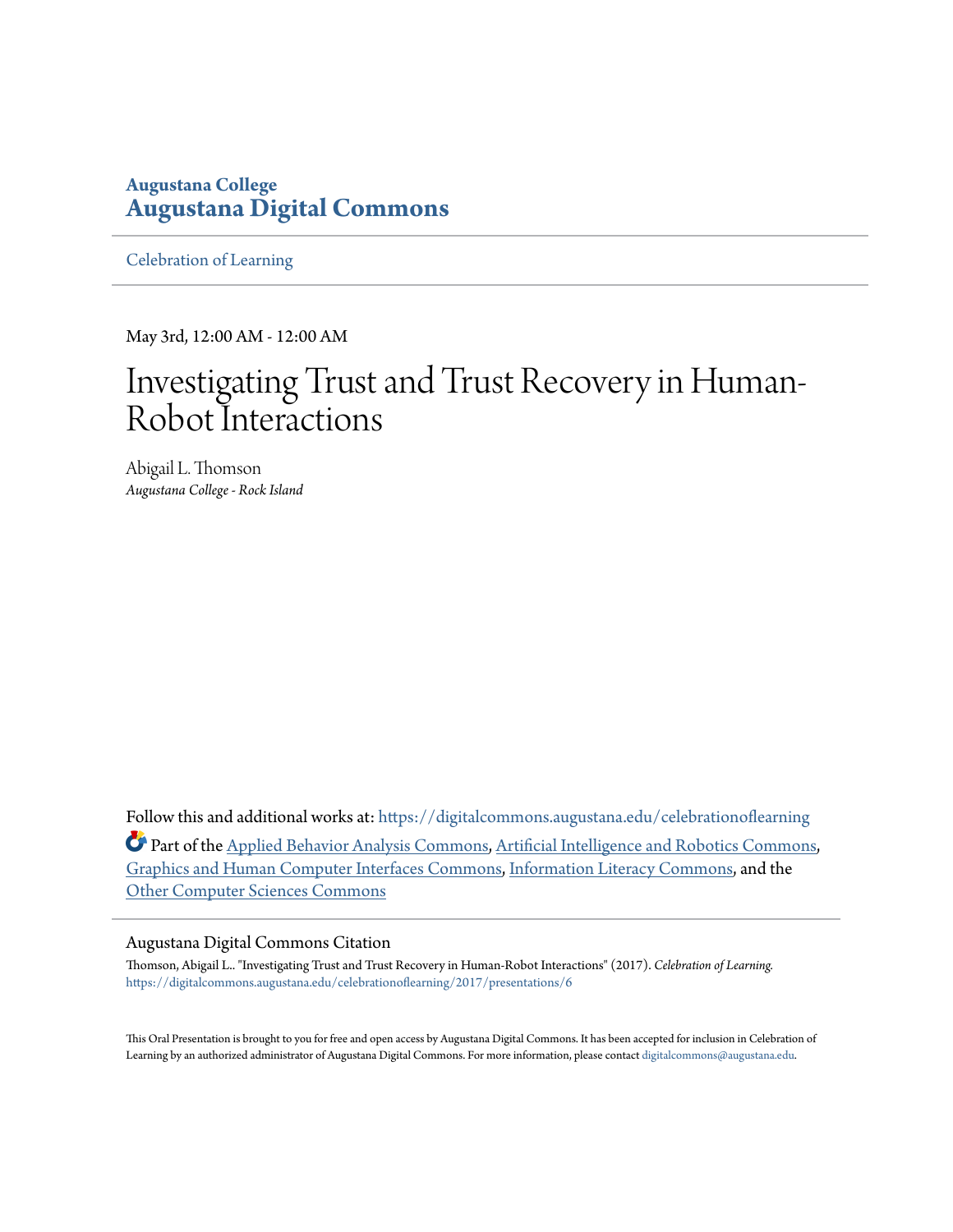### Investigating Trust and Trust Recovery in Human-Robot Interactions

#### Abby Thomson

Abstract: As artificial intelligence and robotics continue to advance and be used in increasingly different functions and situations, it is important to look at how these new technologies will be implemented. An important factor in how a new resource will be used is how much it is trusted. This experiment was conducted to examine people's trust in a robotic assistant when completing a task, how mistakes affect this trust, and if the levels of trust exhibited with a robot assistant were significantly different than if the assistant were human. Each participant was asked to watch a computer simulation of the three-cup monte or shell game where the assistant would give advice, and the participant could choose to follow, ignore, or go against the advice. The hypothesis was that participants would have higher levels of trust in the robotic assistant than the human, but mistakes made by the robot would have a larger impact on trust levels. The study found that while there was not a significant difference between the overall levels of trust between the robotic assistant and the human one, mistakes did have a significantly larger impact on the short-term trust levels for the robotic assistant versus the human.

Background: The question of trust in an important and timely one. As AI (Artificial Intelligence) and robotics continue to advance, they are being used in increasingly different ways and situations. With any new technology, it is important to understand how people will interact and use it, an important factor in how people use a technology is how much they trust it. In a paper titled "Network Operations: Developing Trust in Human and Computer Agents" Dzindoley, Beck and Pierce describe two possible types of inappropriate reliance people can exhibit towards AI [4]. The first type of inappropriate reliance is misuse, depending on AI too much and not

1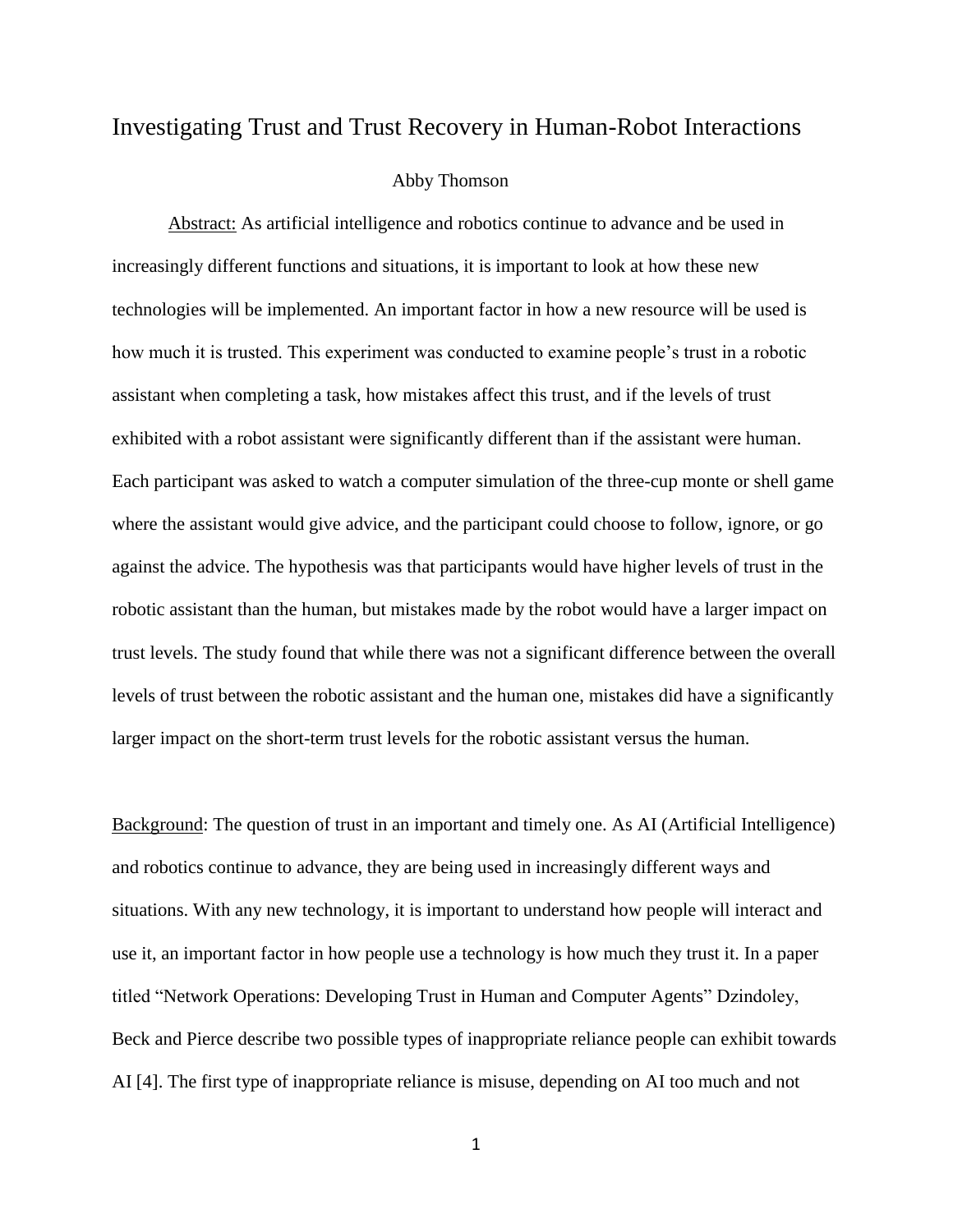noticing or being critical of mistakes. The other type is disuse, not accepting assistance from an AI even when it is clearly more capable. To examine people's use of an AI, and see if people misuse or disuse it, Dzindoley, Beck and Pierce conducted an experiment where participants where shown a series of images, some with a camouflaged solider and some without. Participants were asked to identify whether there was a soldier present in the image, then received feedback from either an AI or previous participants. Participants stated they felt the AI had the highest accuracy, but when given the choice between depending on the AI or on themselves, the majority choose to depend on themselves, even when they and been explicitly told the AI had a significantly higher accuracy rate.

There are a number of factors that can affect people's trust in a robot or AI. Li, Rong and Thatcher found in their study, "Does Technology Trust Substitute Interpersonal Trust? Examining Technology Trust's Impact on Individual Decision-Making," that people were more trusting when the robot was visibly managed by a person [7]. Mistakes made by a robot have been shown to affect people's response to it. Studies have varied on whether it is a positive or negative effect. In Alem, Eyssel, Rohlfing, Koop and Joublin's paper, "To Err is Human(-like): Effects of Robot Gesture on Perceived Anthropomorphism and Likability," they described the result of their experiment that found that small mistakes made by a robot during a conversation increases people's positive feelings towards the robot [8]. On the other hand, Salem, Lakatos, Amirabdollahian and Dautenhahn describe in their article "Would You Trust a (Faulty) Robot? Effects of Error, Task Type and Personality on Human-Robot Cooperation and Trust" an experiment where they found that mistakes made by a robot in a social setting caused an increase in negative feelings towards the robot, and made people less likely to follow its directions [9].

2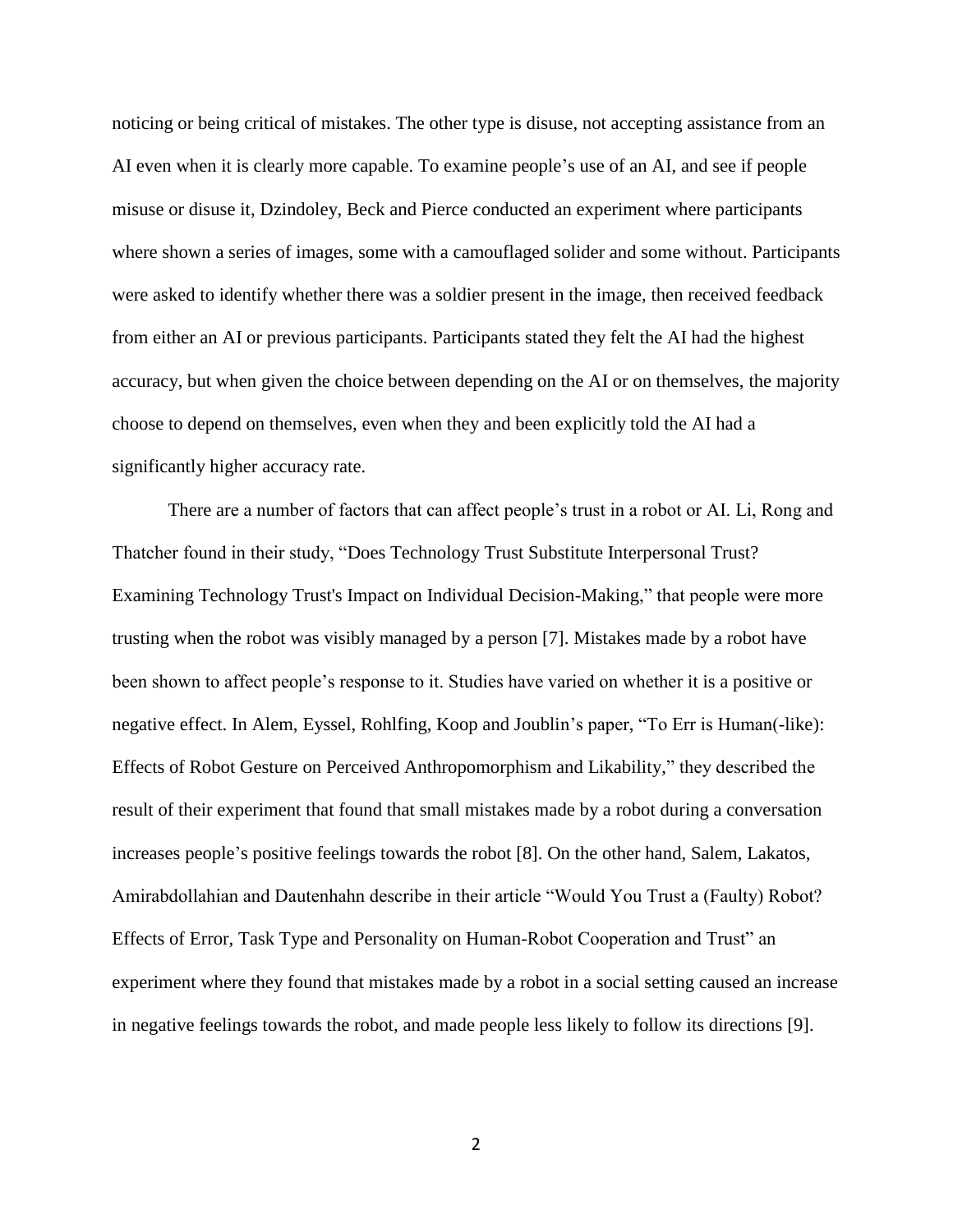There are other aspects that affect how people view others' trustworthiness and how quickly they regain trust when lost. When interacting with other people, a study by Haselhuhn, Schweitzer and Wood found that how a person views others' moral character affects how quickly they regain trust [6]. A study by Haselhuhn, Kennedy, Kray, Zant and Schweitzen found that women were more forgiving and quicker to regain trust than men [5]. While both of these studies focused on human interaction, these same aspects could affect how people interact with robots.

Procedure: The participants in this study were 62 undergraduate college students. The experiment was advertised to the student population through emails, posters and by word of mouth; based on this, participants self-selected to be involved in the experiment. No particular group was targeted, but Computer Science majors and minors were excluded from trials with the robotic assistant due to the fact that they would most likely not be fooled by deceptions made about the robot's capabilities. Participants were told that the purpose of the experiment was to compare human, trained human and robotic visual tracking ability. This deception was done to help prevent potential participant bias. Before the trials, the participants answered a short questionnaire asking their age, gender, major and rate on a scale of 1 to 5 how likely they would use assistance from an AI in four different situations. Then the assistant would introduce

themselves. In half of the trials the assistant was a robot named TAVI (Tracking Animations Very Intelligently). In the rest of the trials the assistant was a human confederate.





3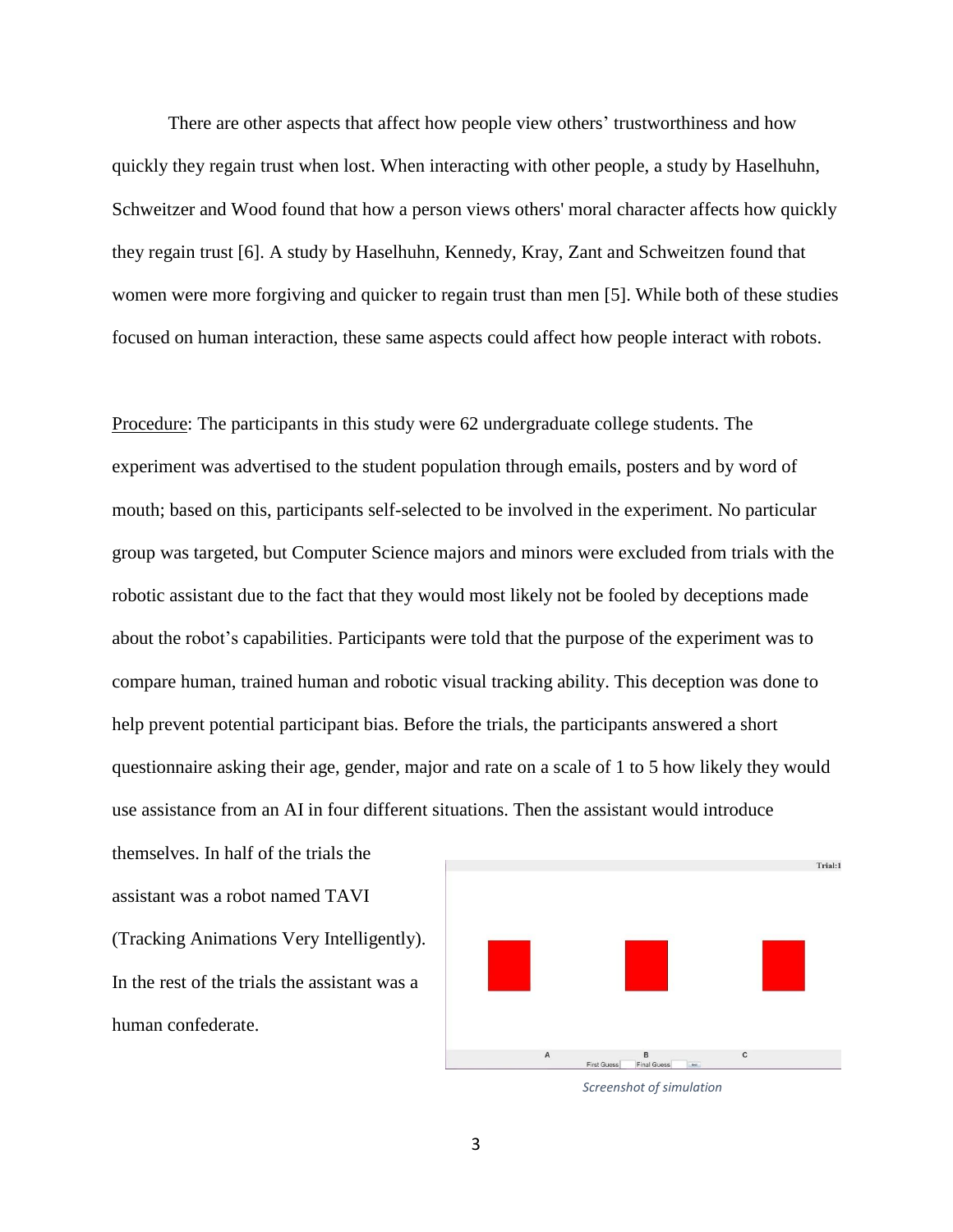The basic structure is that the participants play twenty-four rounds of a computer simulation of the Three Cup Monte game, also known as the Shell Game. In the game, there are three identical cups, one of which has a ball hidden underneath it. The cups then rapidly switch positions. The player's goal is to guess where the cup with the ball under it is at the end, and each time their final guess is correct they receive one entry into a drawing for a gift card. For the first twenty rounds, the participant would guess which cup the ball was under, be given advice from an assistant, then the participant would make their final guess. After the twentieth round, the participant was asked to choose whether he or she wanted to answer the final four rounds on his or her own, without any help from the assistant or have the assistant answer for him or her.

There were multiple layers of deception in this experiment besides concealing the true purpose of the study. Participants were lead to assume that if they watched the simulation closely, they would be able to succeed in determining the correct answer. In reality, the changes

in cup positions were just a sequence of random switches that had no bearing on what the "correct" answer for that round would be. This was done so that each participant's independent accuracy would be about 33%, significantly lower than the 70% accuracy of the assistant. The order of correct answers was preset and both the human and robotic assistant were following a set script. The order of correct and incorrect guesses is as follows (where C is a correct answer and I is an incorrect one);



*TAVI, built using Lego Mindstorm EV3 kit*

**C C C C I C C C C C I I I I I C C C C C**. With this comes another aspect of deception, TAVI was not in fact able to track anything. Instead TAVI merely moves its "head" back and forth and speaks a letter when the touch sensor, held by the experimenter, is pressed. This gave TAVI the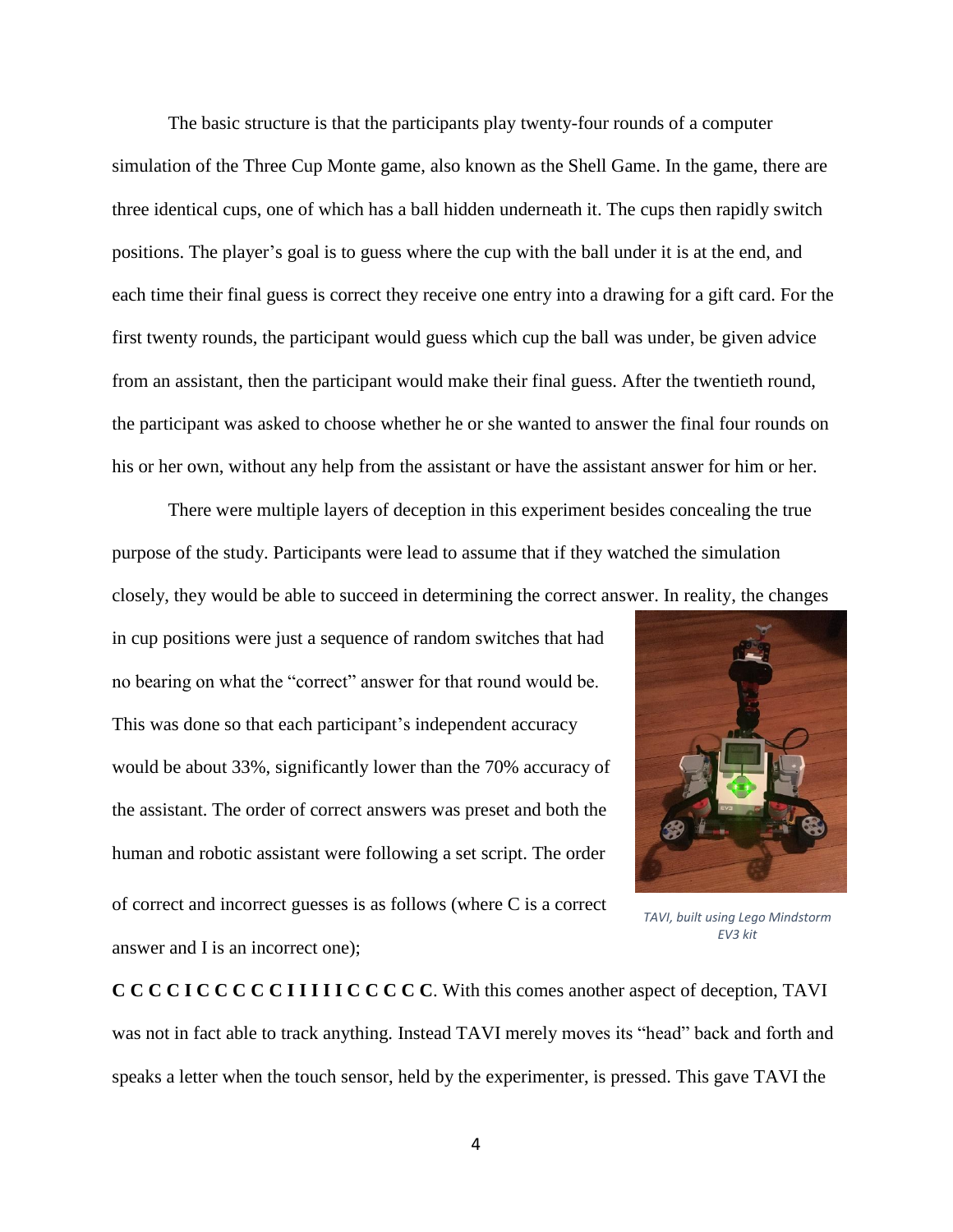illusion of watching and responding to what was happening on the computer screen. During each trial, the computer simulation collected the assistant type (human or robot), participants' first and final guesses for each round, and whether the participant decided to depend on the assistant or answer on their own for the last four rounds.

Results: The data collected during the simulation was used to help address the question of whether there was a difference between how participants trusted a human or robotic assistant. In particular, examining how or if participants changed their answer after hearing the assistant's guess. To compare trust, it is important to first define what is meant by trust, and how it would be measured. Two different definitions of trust were used to help create a more complete understanding of people's actions. In the first, a participant was defined as trusting the assistant

changed their final guess to match the assistant's answer. So if the participant guessed **A** first, then the assistant said **B** and the participant put **B** for their final

if they



answer, than the trial would be categorized as the participant trusted the assistant for that round. If in the same example the participant guessed **B** for their first guess than the trial would be categorized as neutral, neither trust nor distrust. If the participant's final guess did not match the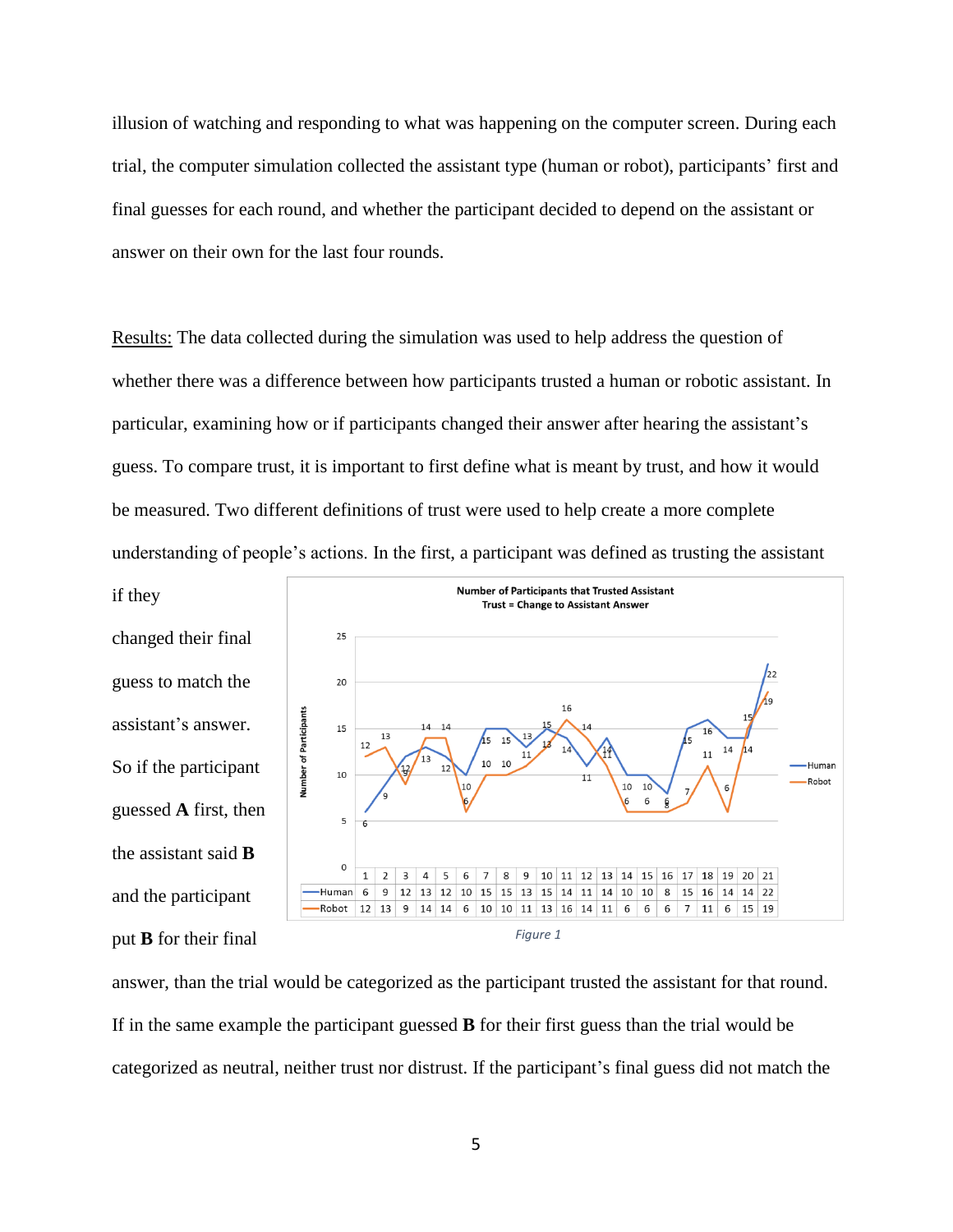assistant's answer then the trial would then be distrust. By using this definition, there can be reasonable confidence that if a trial is categorized a trust, the participant did depend on the assistant when making their final guess. A drawback is when comparing the number of people who trusted the assistant versus distrusted there is a significant number of participants who are left out. To address this concern, a second definition of trust

was also used. In this second definition, the participant's first guess was not taken into account, only his



or her final answer.

*Figure 2*

A participant was defined as trusting the assistant if their final guess matched the assistant's guess. This definition has the advantage of having every participant represented as either trust or distrust for each trial. There is no way to differentiate between participants who stayed with their answer because they trusted their own abilities and those who trusted in the assistant. To balance the advantages and disadvantages of each, both definitions were used and compared.

The above graphs show the number of participants who trusted the assistant in each round. There is a clear difference in the numbers between the two different definitions of trust, but the overall trends are consistent between the two. The final data point on each graph is the same, as it represents the number of people who decided to have the assistant answer for them in the last rounds. There is no difference in this point between the two definitions because the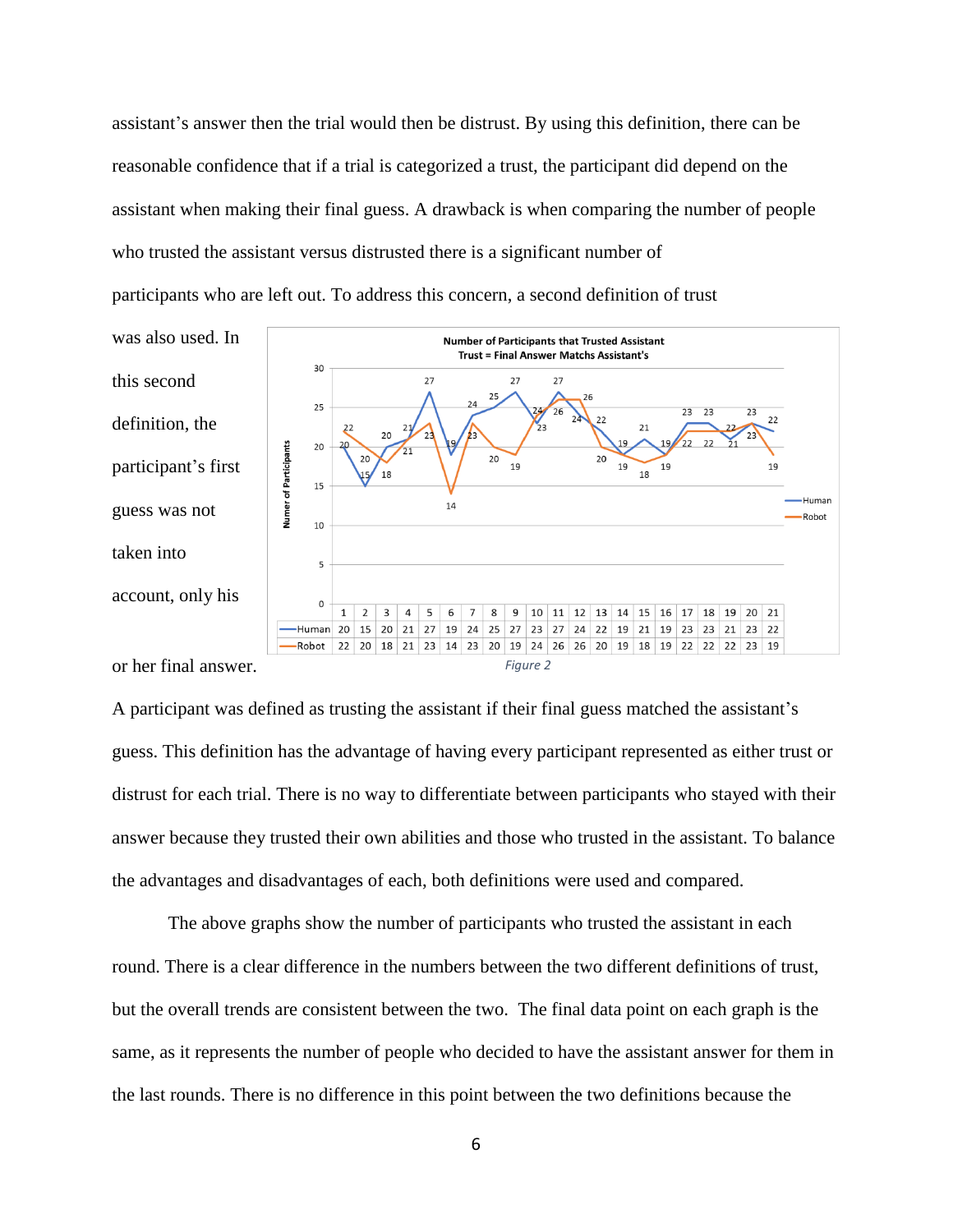question required the participant to choose between two options, trust or distrust, so there was no neutral option.

To better understand the trends in the data and how assistant accuracy affects people's trust, the trials where divided into groups. Trials were grouped together based on the assistants' accuracy on the previous trial. So, the first five trials were grouped together because the assistant had been correct on the previous trial until trial five.

|        |          | Trust = Change to Assistant Answer |           |                |            |                |            |                |         |                |
|--------|----------|------------------------------------|-----------|----------------|------------|----------------|------------|----------------|---------|----------------|
|        | Mean     | Stnd Deviation                     | Mean      | Stnd Deviation | Mean       | Stnd Deviation | Mean       | Stnd Deviation | Mean    | Stnd Deviation |
| Trials | 1 thru 5 |                                    | 7 thru 11 |                | 12 thru 16 |                | 17 thru 20 |                | Overall |                |
| Human  | 10.4     | 2.58                               | 14.4      | 0.8            | 10.6       | 1.96           | 14.75      | 0.83           | 12.76   | 2.67           |
| Robot  | 12.4     | 1.85                               | 12        | 2.28           | 8.6        | 3.32           | 9.75       | 3.56           | 10.90   | 3.31           |
|        |          |                                    |           |                | Fiaure 3   |                |            |                |         |                |

| Trust = Final Answer Matchs Assistant's |                |          |                       |           |                       |            |                       |            |                |
|-----------------------------------------|----------------|----------|-----------------------|-----------|-----------------------|------------|-----------------------|------------|----------------|
| Mean                                    | Stnd Deviation | Mean     | <b>Stnd Deviation</b> | Mean      | <b>Stnd Deviation</b> | Mean       | <b>Stnd Deviation</b> | Mean       | Stnd Deviation |
|                                         |                |          |                       |           |                       |            |                       |            | Overall        |
| 20.6                                    | 3.83           | 25.2     | 1.6                   | 21        | 1.90                  | 22.5       | 0.87                  | 22.14      | 3.02           |
| 20.8                                    | 1.72           | 22.4     | 2.58                  | 20.4      | 2.87                  | 22.25      | 0.43                  | 20.95      | 2.80           |
|                                         |                | 1 thru 5 |                       | 7 thru 11 |                       | 12 thru 16 |                       | 17 thru 20 |                |

*Figure 4*

The questions asked to participants at the beginning of the study are listed in Appendix A. The average scores of these questions were as follows.

| Question   |      |      |      |      |
|------------|------|------|------|------|
| Mean Score | 2.84 | 2.00 | 2.81 | 2.82 |
|            |      |      |      |      |

Discussion: This experiment did not find a significant difference in the overall average number of people who trusted the human assistant (Figure 3: 12.76, Figure 4: 22.14) versus the robotic assistant (Figure 3: 10.90, Figure 4: 20.95). This does not support the hypothesis that people would trust the robot assistant more than the human. Another fact that does not support the hypothesis is that when comparing the final question, whether the participant will use the assistant for the final four trials or answer on their own, to the trials leading up to it, trials 17 thru 20, there was a significant decrease in number of participants who trusted the robotic assistant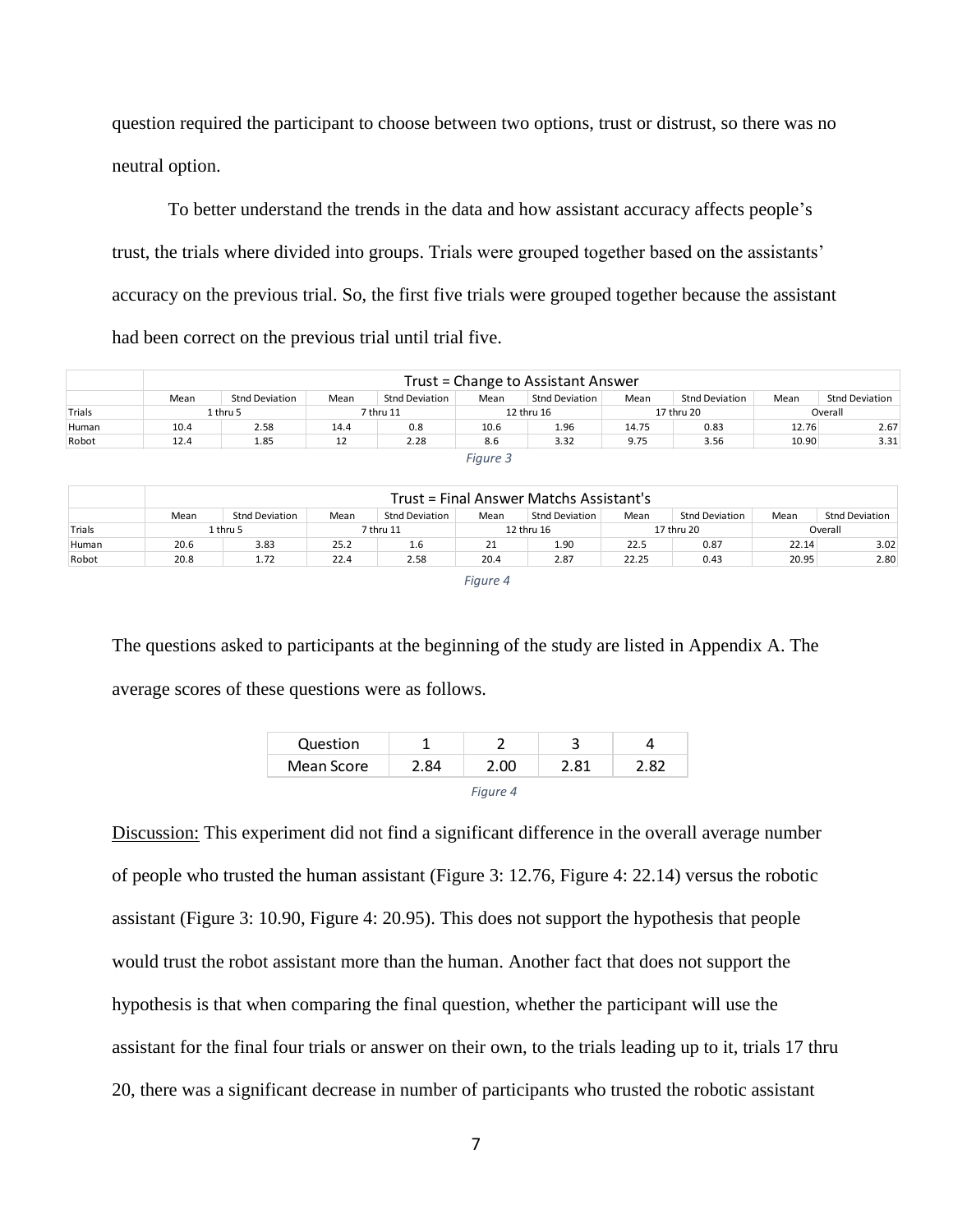(Figure 4: Mean – 22.25 Stand. Div. – 0.43 to Figure 2: 19) that was not reflected in participants with the human assistant. About two thirds of participants did decide to depend on the assistant for both robot and human trials, which would suggest that the participants did not have an inappropriate alliance on the assistant. Looking at the first trial, there were significantly more participants who changed to match the robotic assistant's answer (Figure 1: 12 vs 6). This result would suggest that there is a difference in people's first impressions of how trustable a robot is in this type of task versus a human.

The second part of the hypothesis was that mistakes made by the robotic assistant would have a larger impact on participants' trust than the same mistakes made by a human assistant. In the sixth trial, the trial following the first mistake made by the assistant, there was a significant decrease, under both definitions of trust, in the number of participants who trusted the robotic assistant (Figure 1: 14 to 6, Figure 2: 23 to 14). Under the second definition, participants with the human assistant also had a significant drop in the number of people who trusted the assistant (Figure 2: 27 to 19), but there was not a significant change under definition one (Figure 1: 12 to 10). The fact that there was not a significant decrease under both definitions for participants with the human assistant suggests that the first mistake did not affect their trust as much as it affected participant's trust in the robot. While the mistake made by the assistant had a negative effect on trust, it was not a long-reaching effect. Under definition two, the number of participants who trusted the assistant on the next trial, after the assistant had again been correct, rose (Figure 2: 14 to 23, 19 to 24). A similar increase happens under the first definition of trust as well (Figure 1: 6 to 10, 10 to 15). This suggests that while a single mistake more significantly impacted participants' short-term trust, it was not able to impact the long-term trust for participants in either assistant. When the assistant is incorrect for five trials in a row, trials 11 thru 15, trust in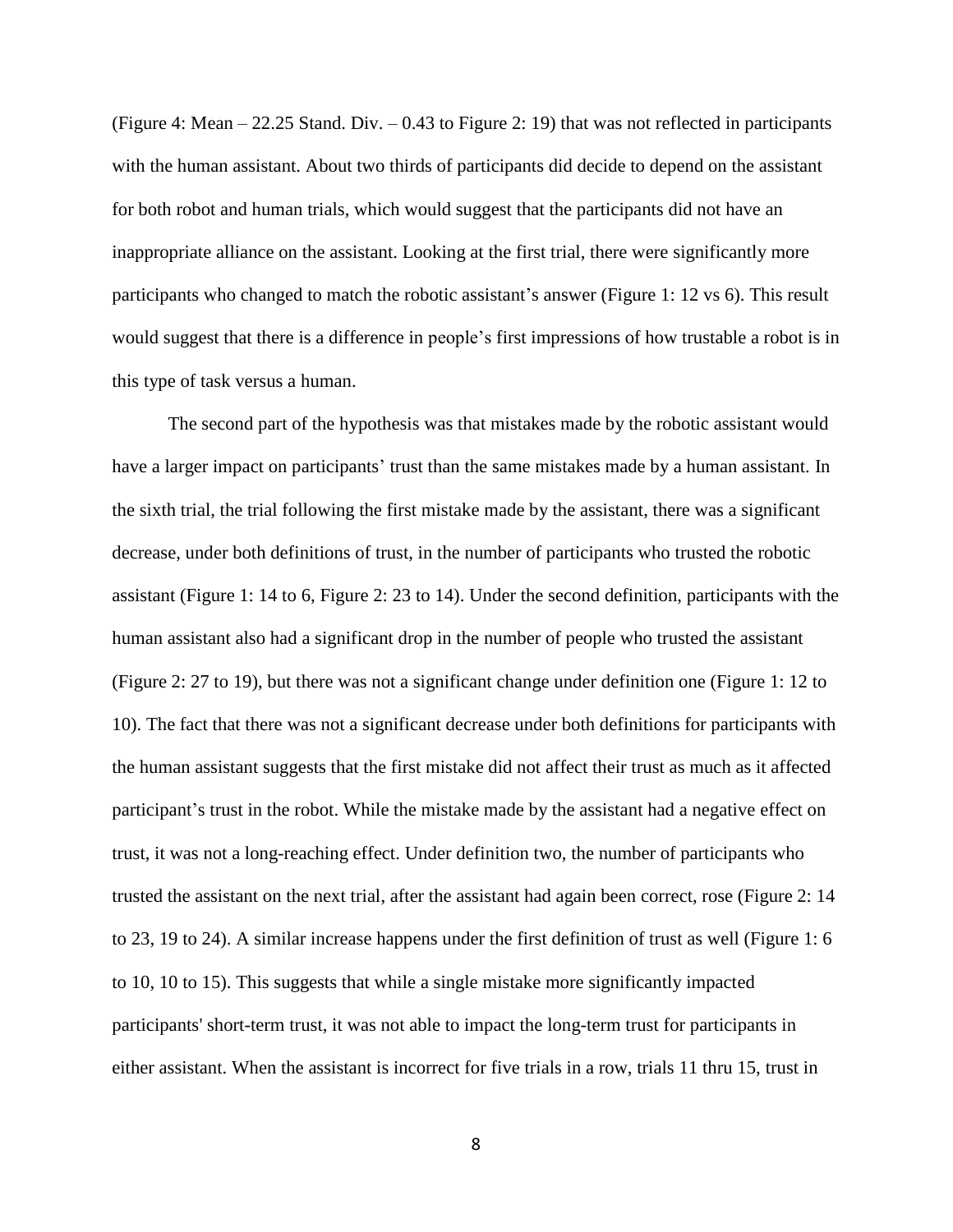both the human and robotic assistant. At first, trust in the robotic assistant decreases more gradual but becomes steeper with each trial. This would suggest that there is a difference in how participants trust the robotic assistant than the human.

Conclusion: This experiment examined if people trust advice from a robot differently than the same advice given by a human, and how mistakes made by the assistant affects that trust. To do this, participants were asked to play 20 rounds of a computer simulation of The Three Cup Monte game. In each round, they were given advice by an assistant and they could choose to take that advice or not. The results from this experiment suggest that there are differences in how people trust and take advice from a robot versus a human. The results do not support the first part of the hypothesis, that people would have more trust in the robotic assistant than the human, but there was evidence supporting the second part, that people would lose trust more quickly in the robotic assistant. There are many unanswered questions that could be addressed by future investigations. Would the placement of the first incorrect response have a different effect on participants' trust? It would also be interesting to see if in other situations there is the same initial high trust in the robot. The number of men and women in the study population were not equal enough to be able to compare them. Based on others' research and observations, during the trials it would be interesting to see if a difference does exist. Relatedly, in a majority of the trials the human assistant was female, changing the gender of the assistant may affect the results. Trust is a complex issue that is affected by many variables. But it is also an important issue to understand and investigate if AI and robotic technologies are to be as beneficial and usable as possible.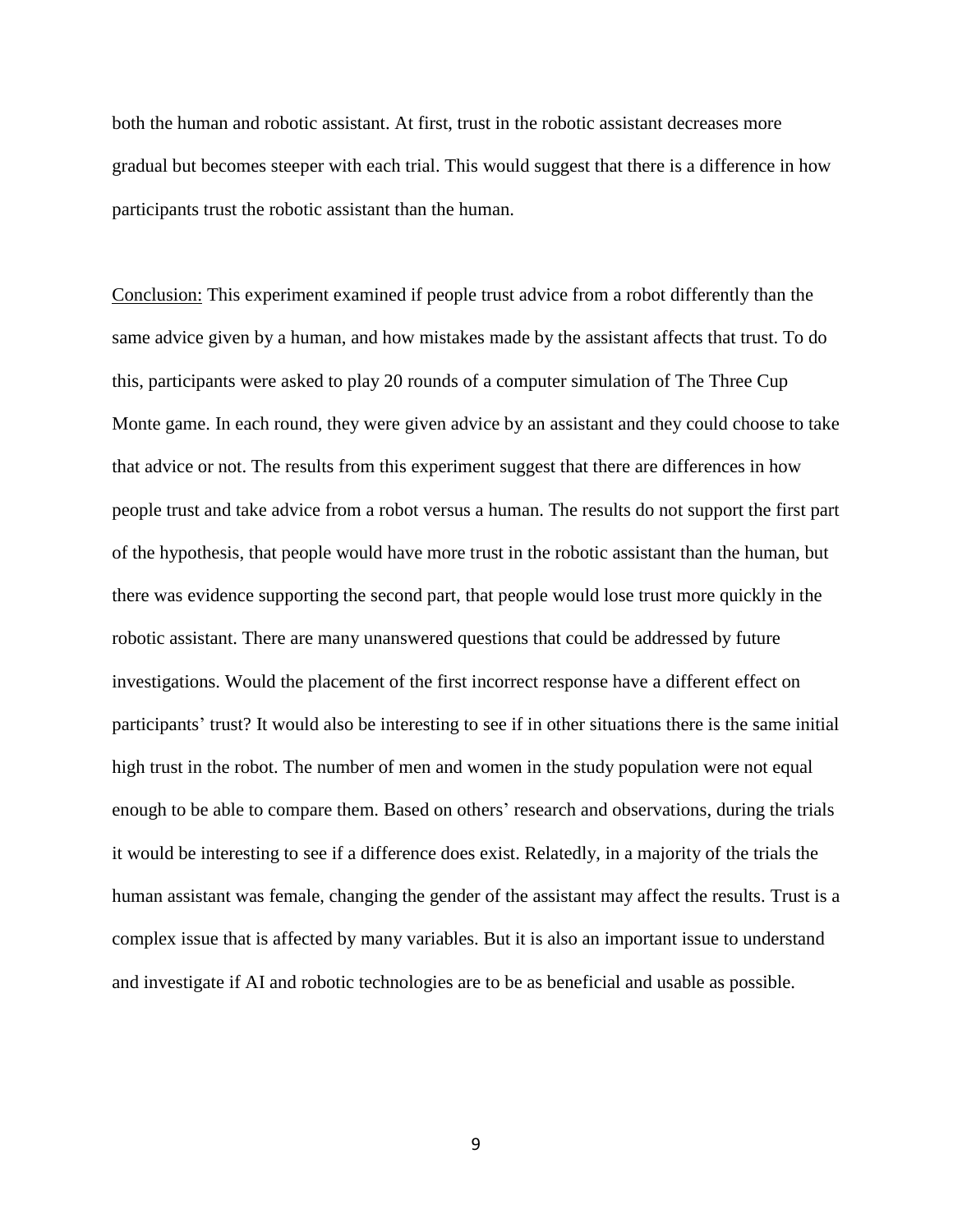#### **Acknowledgments**

Dr. Forrest Stonedahl, Dr. Ian Harrington, Nicolette Sliwa, Aaron Seive, Elana Leith, Vecna

#### Works Cited

- 1. Billings, Deborah R., et al. "Human-Robot Interaction: Developing Trust in Robots." ACM/IEEE International Conference on Human-Robot Interaction (2012): 109-10. Print.
- 2. Coeckelbergh, Mark. "Can we Trust Robots?" Ethics & Information Technology 14.1 (2012): 53-60. Print.
- 3. Dzindolet, Mary, et al. "The Role of Trust in Automation Reliance." International Journal of Human-Computer Studies 58 (2003): 697-718. Print.
- 4. Dzindoley, Mark, Hall Beck, and Linda Pierce. "Network Operations: Developing Trust in Human and Computer Agents." Human-Computer Etiquette: Cultural Expectations and the Design Implications They Place on Computers and Technology. Eds. Caroline Hayes and Chistopher Miller. 1st ed. New York: CRC Press, 2011. 145--180. Print.
- 5. Haselhuhn, Michael P., et al. "Gender Differences in Trust Dynamics: Women Trust More than Men Following a Trust Violation." Journal of experimental social psychology 56 (2015): 104-9. Print.
- 6. Haselhuhn, Michael P., Maurice E. Schweitzer, and Alison M. Wood. "How Implicit Beliefs Influence Trust Recovery." Psychological Science 21.5 (2010): 645-8. Print.
- 7. Li, Xin, Guang Rong, and Jason Thatcher. "Does Technology Trust Substitute Interpersonal Trust? Examining Technology Trust's Impact on Individual Decision-Making." Journal of Organizational and End User Computing 24.2 (2012): 18-38. Print.
- 8. Salem, Maha, et al. "To Err is Human(-Like): Effects of Robot Gesture on Perceived Anthropomorphism and Likability." International Journal of Social Robotis 5.3 (2013): 313-323. Print.
- 9. Salem, Maha, et al. "Would You Trust a (Faulty) Robot? Effects of Error, Task Type and Personality on Human-Robot Cooperation and Trust." ACM/IEEE International Conference on Human-Robot Interaction (2015): 141-. Print.